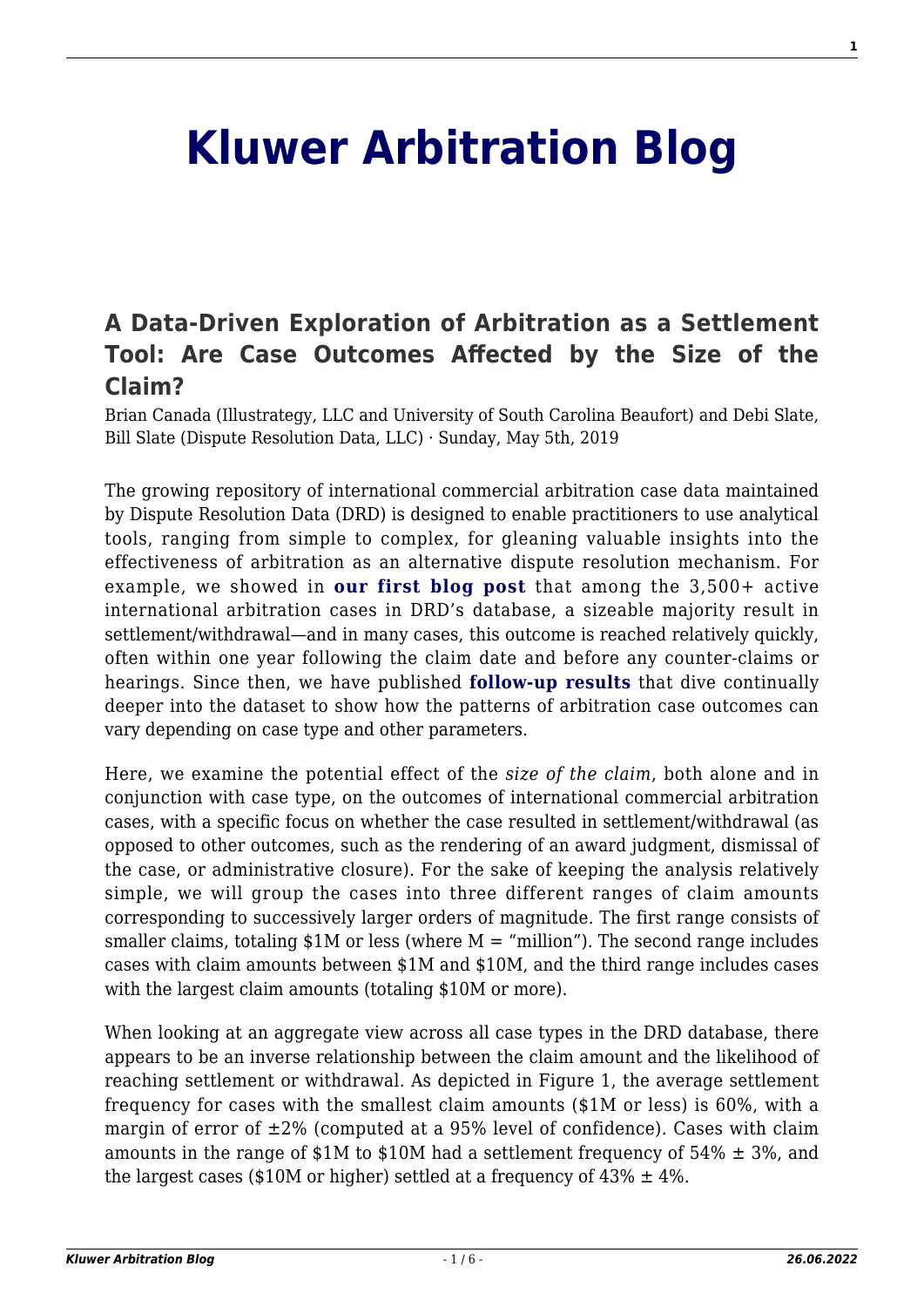

*Figure 1. Estimated frequencies at which settlement/withdrawal is reached for international commercial arbitration cases (since 2005), as computed across all case types from the DRD database, and for successively larger ranges of claim amount ranges. Each measurement is annotated with the DRD Signal Strength, which is closely tied to the size of the sample used in the analysis (thereby reflecting data quantity, not quality.) Claim amounts for international cases have been converted to U.S. Dollars for the purpose of this analysis.*

The DRD Signal Strength, introduced in **[our October 2018 blog post](http://arbitrationblog.kluwerarbitration.com/2018/10/19/a-data-driven-exploration-of-arbitration-as-a-settlement-tool-how-can-we-express-confidence-in-small-data-samples/)**, is our proprietary indicator of the degree of confidence that the data samples used in our analysis are reflective of the corresponding populations of *all* such international commercial arbitration cases that meet the same criteria. Similar to examples we have shown previously, larger sample sizes yield a higher "signal strength," and with the relatively large samples analyzed here (1911 cases with claim amounts of \$1M or less, 974 cases with claim amounts between \$1M and \$10M, and 574 cases with claim amounts of \$10M or more), the high signal strength  $-5$  out of 5 for all three claim amount ranges — is not surprising. Consequently, we can be reasonably confident that the true proportion of international commercial arbitration cases reaching settlement appears to decrease with increasing claim size.

The apparent inverse relationship between claim amount and settlement/withdrawal frequency motivates many possible questions, but one must recognize that we are looking at an overall, "aggregate" view of the data. Could a similar relationship be observed for specific case types—or, at the very least, are there *any* differences in settlement frequency with respect to the claim amount's order of magnitude?

Figures 2A through 2D illustrates the settlement/withdrawal frequencies, for each of the three claim amount ranges, across four of the most well-represented case types in the DRD database, respectively: commercial contracts, construction, wholesale & retail trade, and hospitality & travel. For at least one of these case types, there appears to be a pattern of decreasing settlement frequency with increasing claim amount, although the "steadily decreasing" behavior observed in the aggregate view (depicted in Figure 1 above) is not as apparent.

For example, smaller cases (\$1M or less) in the commercial contracts category (Fig. 2A), appear to settle at a very high rate  $(71\% \pm 3\%)$ , with the settlement rate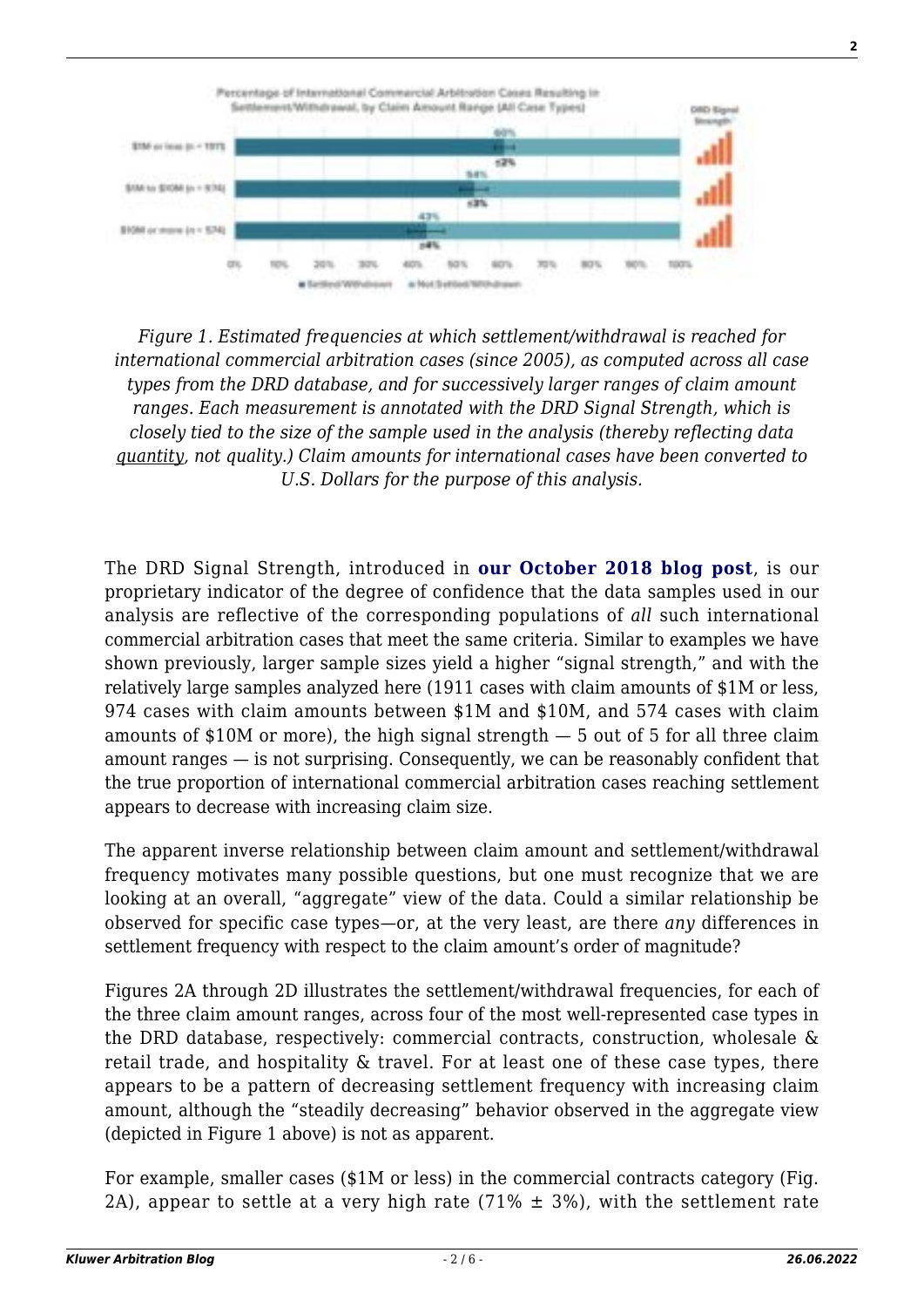dropping off considerably for cases between  $$1M$  and  $$10M$  (34%  $\pm$  12%) and above  $$10M (39\% \pm 17\%)$ . In addition, we see what appears to be a drop-off in settlement frequency for cases in the hospitality & travel category (Fig. 2D), but this appears to occur only for cases with claim amounts above \$10M, and there is a significant margin of error due to the very small number of cases that fall into this claim amount range. For cases in the commercial contracts category, there is no overlap in the margin of error between the groups of cases with the smallest (\$1M or less) and largest (\$10M or more) claim amounts, suggesting the possibility of a relationship between claim size and case outcome—at least for this particular case type. However, for the other three case types shown (Figs. 2B-2D), the possibility of a relationship between claim amount and settlement frequency is much less clear, owing largely to the significant margin-of-error overlap across all three claim amount ranges.

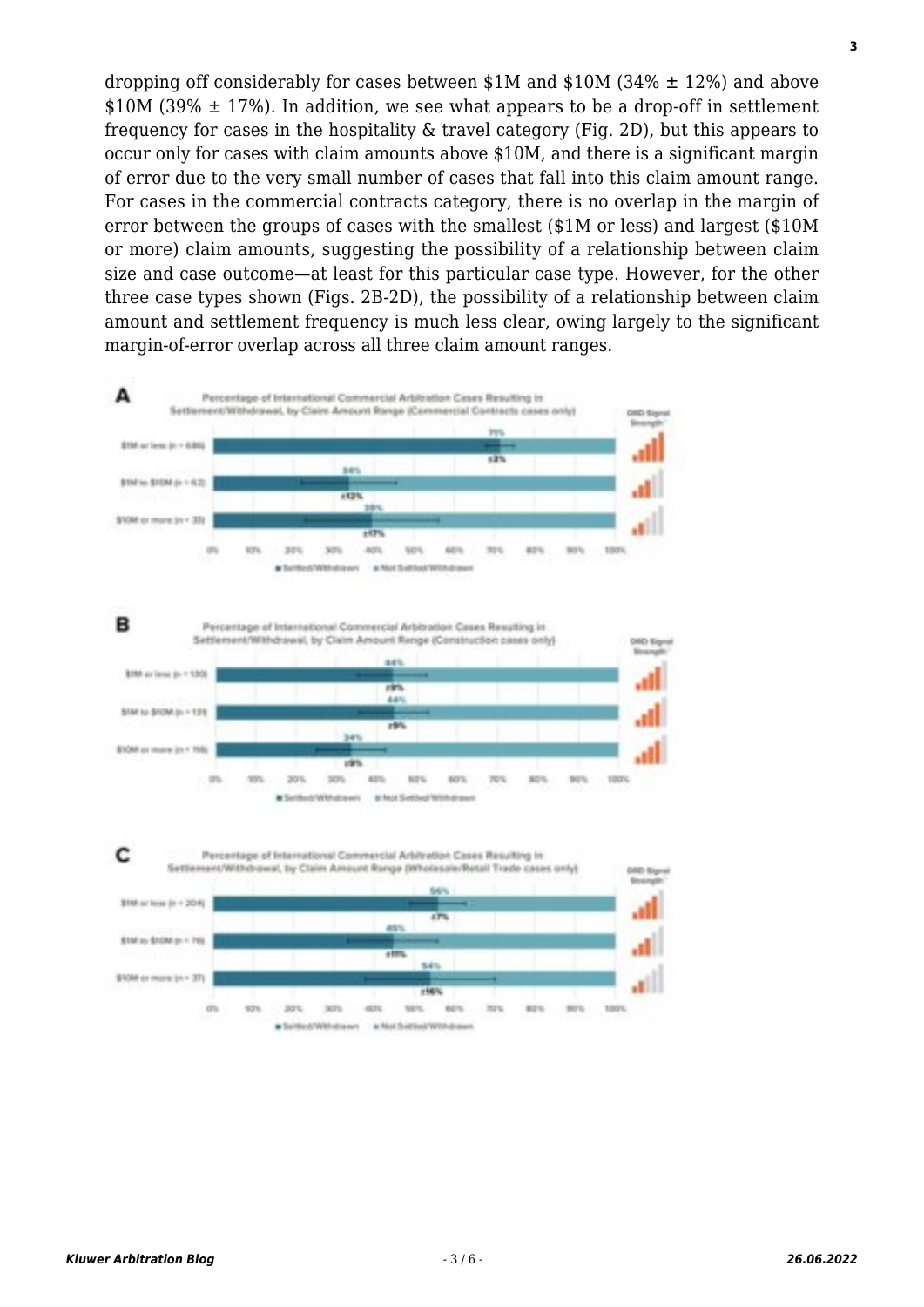

*Figures 2A through 2D. Differences in the estimated proportions of international commercial arbitration cases (since 2005) that result in settlement/withdrawal, for each of four highly represented case types in the DRD database, grouped by claim size range.*

The results shown in Figures 2A through 2D suggest that the *combination* of case type and claim amount could have a potential effect on settlement frequency, but such an effect may only be limited to certain case types. A more complex analysis (at a minimum, a test for statistical significance) would be required to determine the probability that a case's outcome is potentially dependent on the range in which the case's claim amount falls. As an example, it can be shown from the results of

performing a *chi-square (* 2 *) test of independence* that for these three ranges of claim amounts (i.e., \$1M or less, \$1M to \$10M, and \$10M or higher) and the two outcomes studied herein (i.e., settled/withdrawn vs. not settled/withdrawn), there is a very low, almost *negligible* probability that reaching an outcome of settlement or withdrawal is independent of the claim amount range—at least for those cases in the commercial contracts category. This appears to be in line with the evidence presented in Figure 2A above, which suggests that—for this case type—there appears to be *some* relationship between claim amount and settlement frequency.

In contrast, performing a chi-square test of independence for each of the other three case types (construction, wholesale/retail trade, and hospitality & travel) results in a much higher probability of the data observed under the hypothesis that a case's outcome and the size of its associated claim amount are independent. In other words, we cannot reject the possibility that the size of the claim has little or nothing to do with the outcome of the case, given the data that we currently have available for these three case types. When you look at Figures 2B through 2D above, this should make sense—the proportions of cases reaching settlement/withdrawal for each range of claim amounts appear not to be that different, especially considering the significant overlap in the margins of error across the three claim size ranges.

For space considerations, a detailed walkthrough of the computations involved in this and other tests for significance will be reserved for a future blog post, but of note: a chi-square test based on the data aggregated across *all* case types (i.e., the data depicted in Figure 1) yields a very <u>low</u> probability that the outcome of a case is independent of its claim amount range. This suggests that performing similar significance tests for other case types (beyond the four case types analyzed herein)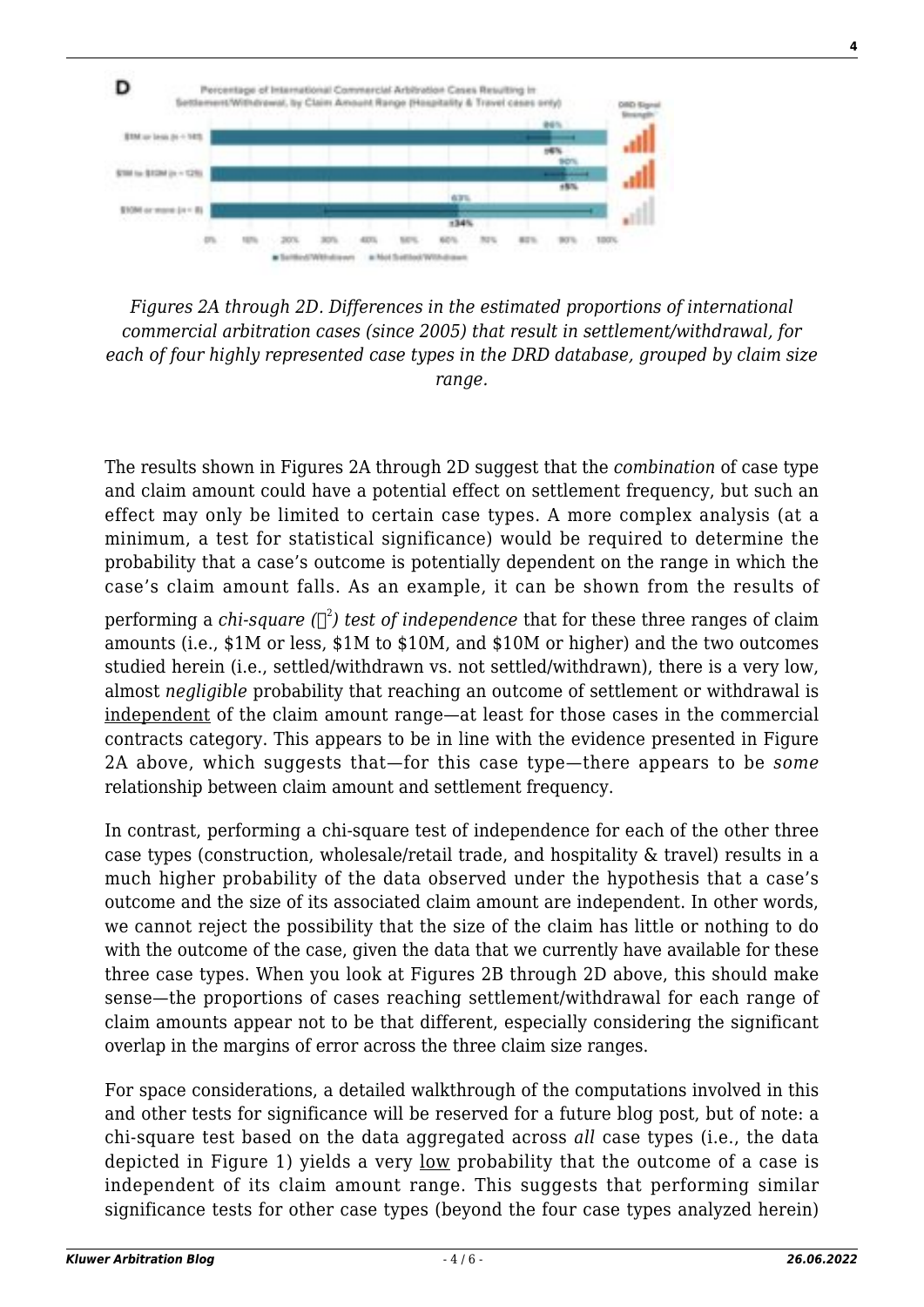could potentially produce results similar to those computed for the commercial contracts category.

DRD continues to grow and strengthen the quantity and quality of international commercial arbitration case data in its repository. In future blog posts, and as noted above, we plan to present at least one tutorial to illustrate the basics of statistical hypothesis tests, such as the chi-square test of independence that was summarized above, and possibly others. We also plan to explore the *costs* associated with various input variables (including but not limited to claim amount and case type), which can potentially help practitioners to set realistic budgets for international commercial arbitration cases in which they may be involved.



*To make sure you do not miss out on regular updates from the Kluwer Arbitration Blog, please subscribe [here](http://arbitrationblog.kluwerarbitration.com/newsletter/). To submit a proposal for a blog post, please consult our [Editorial Guidelines.](http://arbitrationblog.kluwerarbitration.com/editorial-guidelines/)*

## **Profile Navigator and Relationship Indicator**

Offers 6,200+ data-driven arbitrator, expert witness and counsel profiles and the ability to explore relationships of 13,500+ arbitration practitioners and experts for potential conflicts of interest.

[Learn how](https://www.wolterskluwer.com/en/solutions/kluwerarbitration/practiceplus?utm_source=arbitrationblog&utm_medium=articleCTA&utm_campaign=article-banner) **[Kluwer Arbitration Practice Plus](https://www.wolterskluwer.com/en/solutions/kluwerarbitration/practiceplus?utm_source=arbitrationblog&utm_medium=articleCTA&utm_campaign=article-banner)** [can support you.](https://www.wolterskluwer.com/en/solutions/kluwerarbitration/practiceplus?utm_source=arbitrationblog&utm_medium=articleCTA&utm_campaign=article-banner)